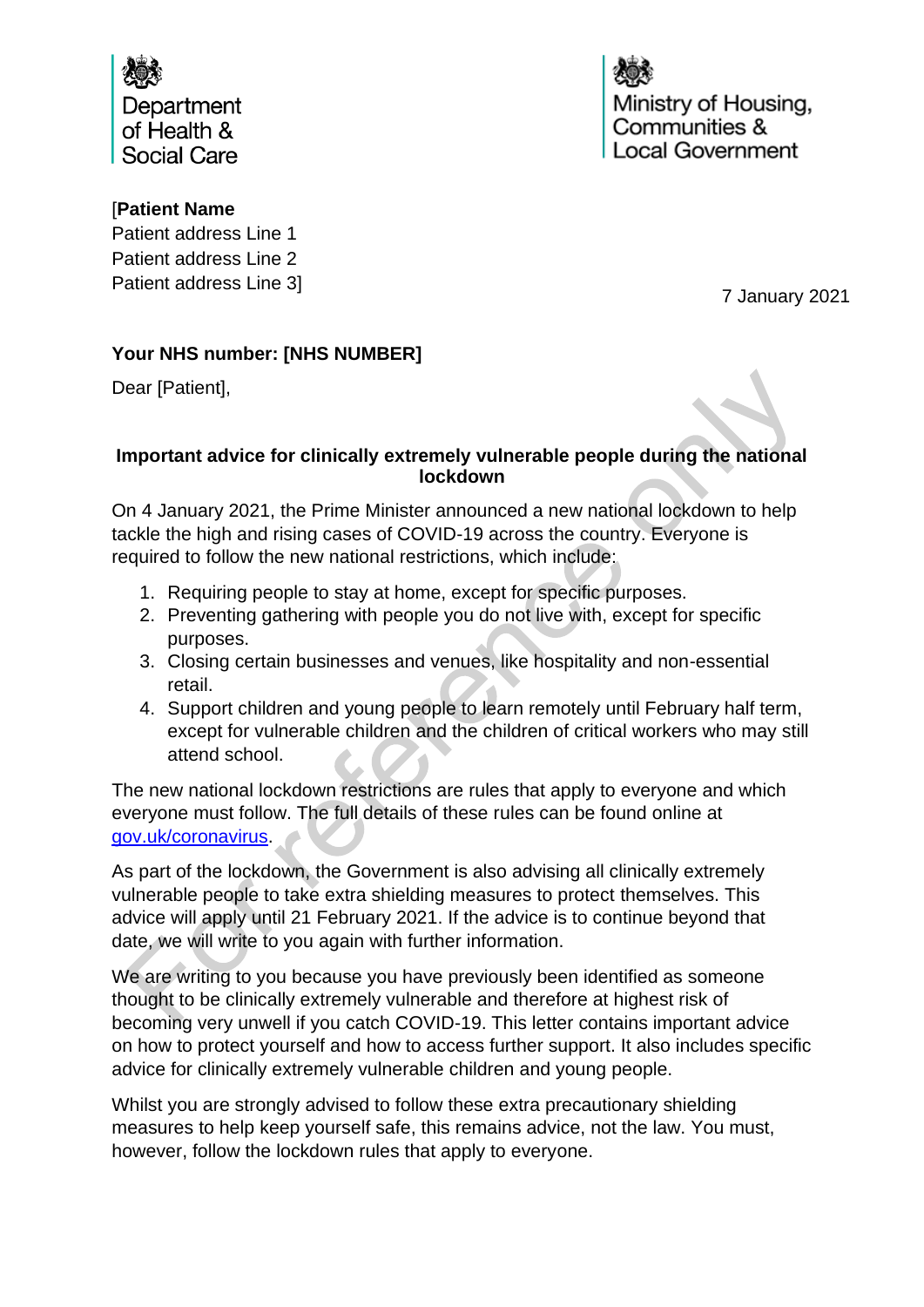

If you live in an area that was previously in Tier 4, you may have recently received a letter advising you to shield. This letter now replaces that one, and you should follow the guidance and time periods set out in this letter.

### **Advice summary**

Clinically extremely vulnerable people are advised to stay at home as much as possible. You can still go outdoors carefully to exercise or to attend health appointments. You are strongly advised to work from home if you can. If you cannot work from home, then you should not attend work. You may be eligible for the Coronavirus Job Retention Scheme (furlough). This letter is a formal shielding notification and can act as evidence for your employer to show that you cannot work outside your home from 5 January until 21 February 2021, including for statutory sick pay (SSP) purposes.

Please make sure your GP has your most up to date contact details, including your home address and, if possible, a personal email address, so that we can contact you quickly in the event that guidance changes in the future.

If you need any additional support to help you follow the guidance, your local council may be able to help. You can contact your council and register for support at the Shielding Support website: [www.gov.uk/coronavirus-shielding-support](http://www.gov.uk/coronavirus-shielding-support)

# **Advice for clinically extremely vulnerable children and young people**

Our current knowledge suggests that very few children are at highest risk of severe illness due to the virus. Doctors have therefore been reviewing all children and young people who were initially identified as clinically extremely vulnerable to confirm whether they are still thought to be at highest risk.

If this letter is addressed to a child or young person, and you have not yet heard from your child's hospital doctor or GP to discuss this, please contact whoever usually provides care for your child to check whether they should still be considered clinically extremely vulnerable. If you have already discussed this with your child's doctors and they have confirmed your child is still considered clinically extremely vulnerable, they should follow the advice in this letter.

# **Access to health and care**

Please remember that the **NHS is open**, and we urge you to continue to access all the NHS services that you need. It is safer for you to use the NHS than to try to manage alone.

If you are concerned about the impact of COVID-19 on your health, speak to your GP, hospital clinician or use NHS111. Further information on accessing help and support can be found in the attached guidance.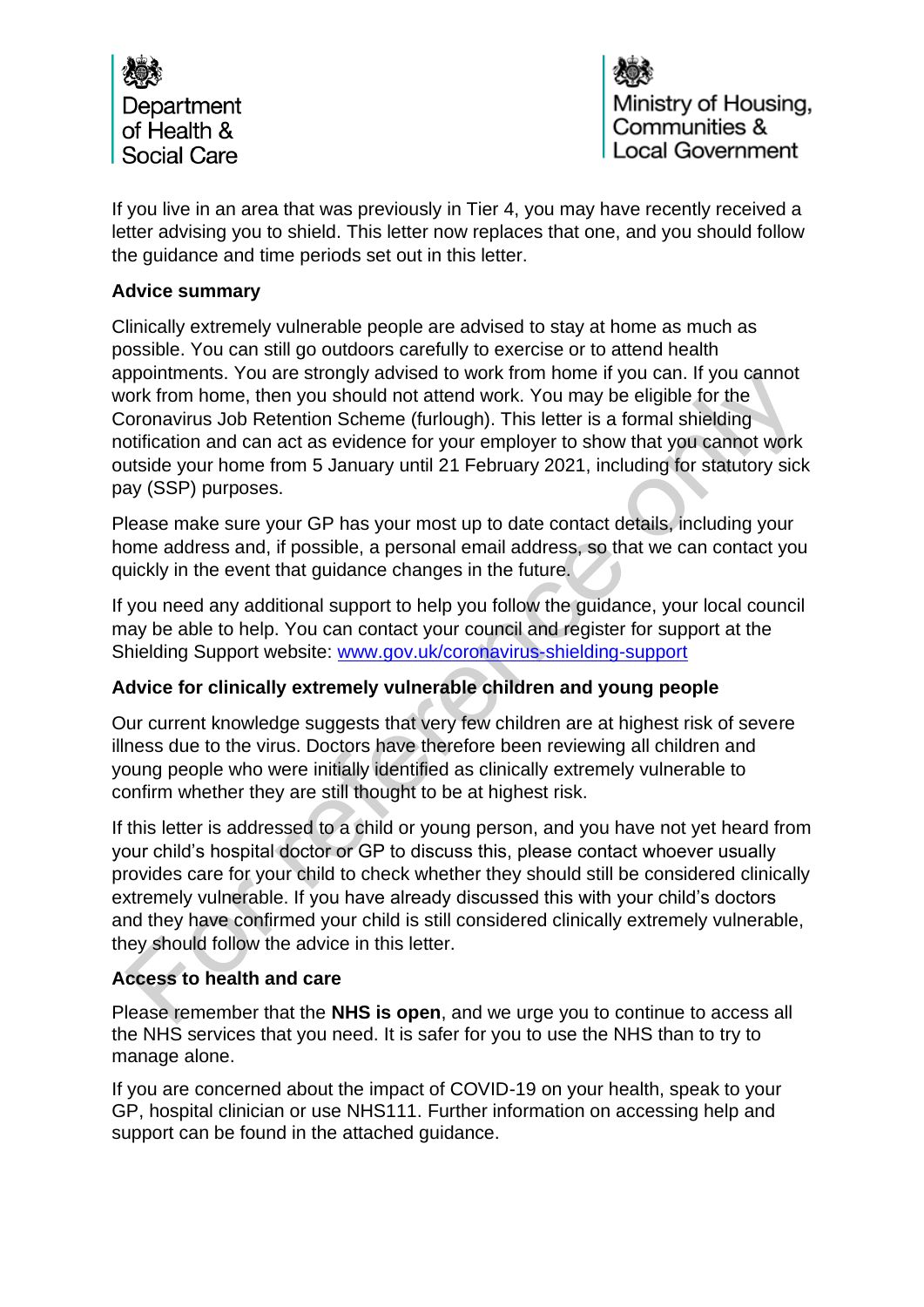

The clinically extremely vulnerable will get priority access to vaccination against COVID-19 before the general population and in line with the priority ordering set by the Joint Committee on Vaccination and Immunisation (JCVI). You will be contacted again by the NHS with more information on when and how you will be invited to get the vaccine.

The vaccine is likely to make an important contribution towards protecting you from COVID-19. We expect to have been able to offer the first dose of the vaccine to you by mid-February.

Your local NHS will ensure that you can receive the vaccine as safely as possible, as well as any care and support needed. Even if you have had both doses of the vaccine, you should continue to follow this shielding advice until further notice as we continue to assess the impact of vaccination among all groups. The people you live with should continue to follow the public health rules and guidance as long as they are in place, including if you have received the vaccine and if they have received the vaccine.

The Government is extending the offer of a free 4-month supply of vitamin D supplements for all adults who are clinically extremely vulnerable to support general health. If you have not already applied you can register at [www.nhs.uk/get-vitamin-d.](http://www.nhs.uk/get-vitamin-d) Further guidance on how to safely take vitamin D supplements will be provided during the opt in process.

We will continue to update you as the situation changes and will issue further advice to you before this guidance comes to an end on 21 February. Once again, we thank you for your efforts to keep yourself and others safe.

Yours sincerely,

**MATT HANCOCK ROBERT JENRICK** Secretary of State for Health and Social Care Secretary of State for

Kobert fernick.

Housing, Communities and Local Government

**This letter is available in different languages and formats, including easy read, on GOV.UK. For audio, braille, large print call RNIB on 0303 1239999**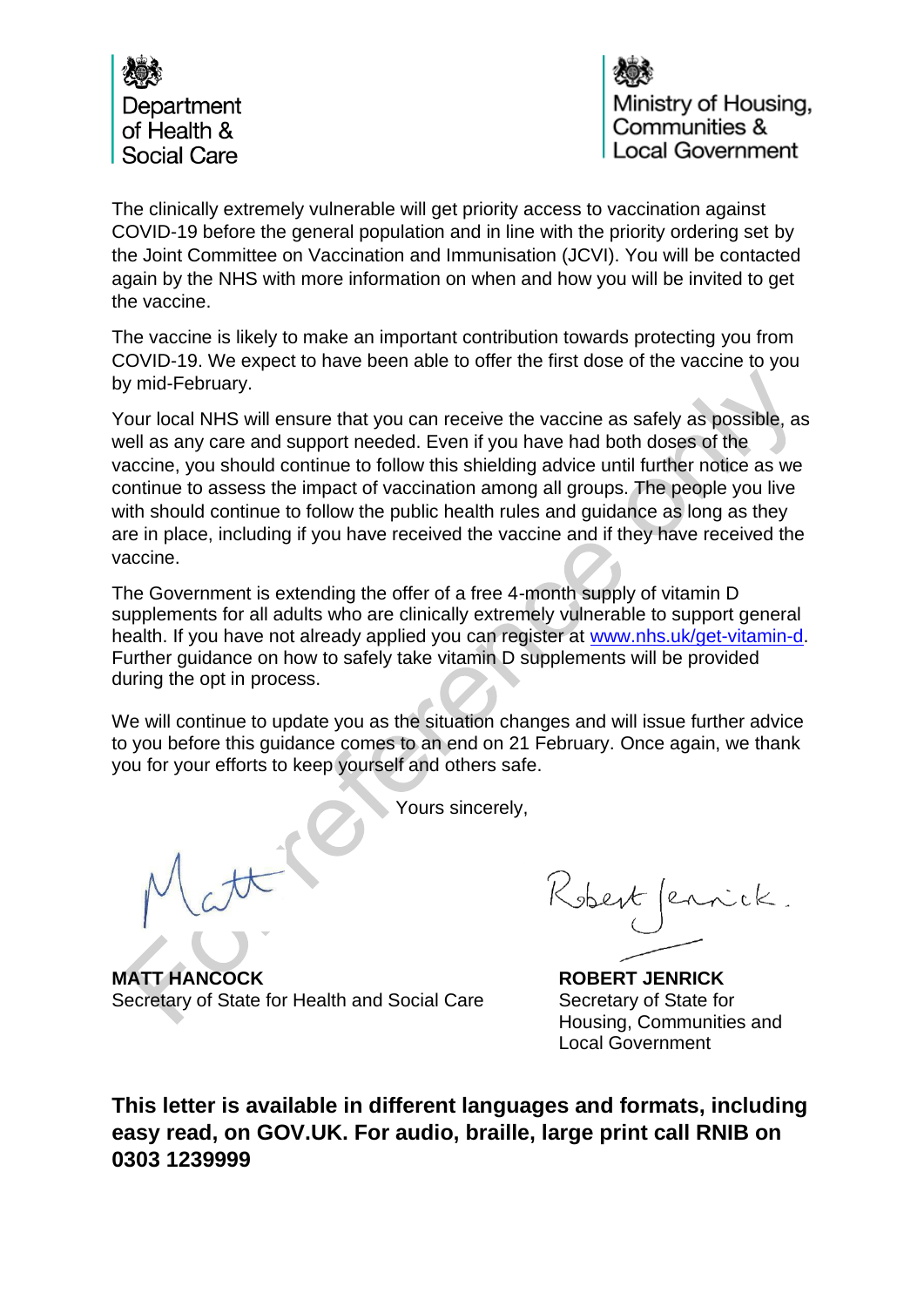

# **Guidance for clinically extremely vulnerable people**

This guidance is for clinically extremely vulnerable people in England.

The full guidance can be found online at [gov.uk/coronavirus.](http://www.gov.uk/coronavirus) This is additional guidance specifically for clinically extremely vulnerable people, to help you protect yourself from the virus by following these shielding measures.

This guidance applies to clinically extremely vulnerable individuals only. Others living in a household with someone who is clinically extremely vulnerable are not advised to follow this guidance.

# **Socialising**

The new [national lockdown guidance,](https://www.gov.uk/guidance/national-lockdown-stay-at-home) which applies to everyone, means that you must not leave or be outside of your home and garden, except for limited purposes which are set out in that guidance.

We are advising clinically extremely vulnerable people to stay at home as much as possible.

You can still go outside for exercise or to attend health appointments, but try to keep all contact with others outside of your household to a minimum, and avoid busy areas.

You can still meet with your support bubble, but you cannot meet others you do not live with unless they are part of your support bubble. Outdoors, you can meet one person from another household for exercise. This is part of the wider national regulations that apply to everyone.

Try to stay 2 metres away from other people within your household, especially if they display symptoms of the virus or have been advised to self-isolate.

#### **Work**

You are strongly advised to work from home because the risk of exposure to the virus in your area may be currently be higher. If you cannot work from home, then you should not attend work.

You may want to speak to your employer about taking on an alternative role or change your working patterns temporarily to enable you to work from home where possible.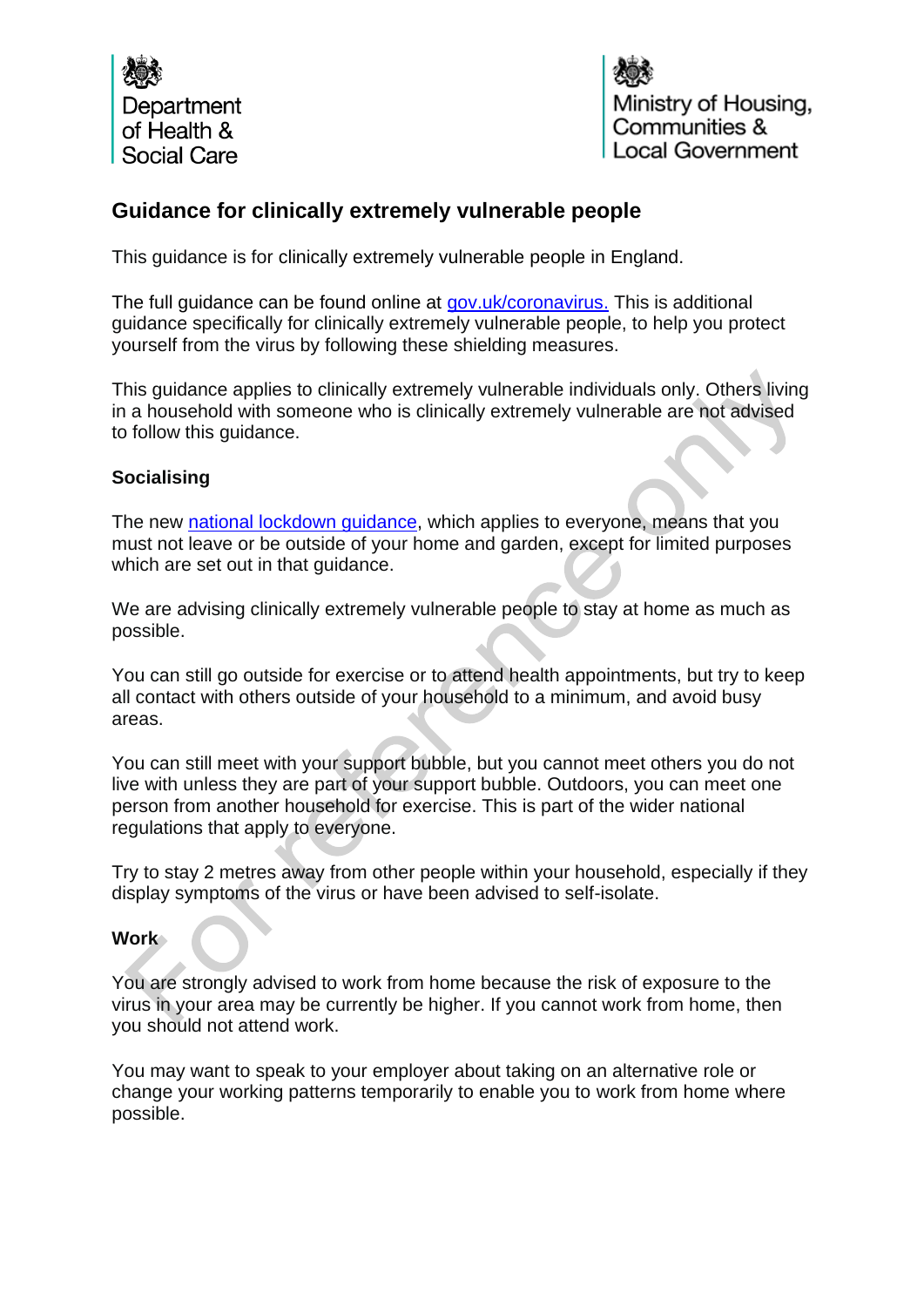

If you need support to work at home you can apply for [Access to Work](https://www.gov.uk/access-to-work). Access to Work will provide support for the disability-related extra costs of working that are beyond standard reasonable adjustments an employer must provide.

If you cannot make alternative arrangements, your employer may be able to furlough you under the [Coronavirus Job Retention Scheme](https://www.gov.uk/government/collections/coronavirus-job-retention-scheme), which has been extended until the end of April 2021. You should have a conversation with your employer about whether this is possible.

As you are being advised not to attend work, you may be eligible for Statutory Sick Pay (SSP) or Employment Support Allowance (ESA). The formal shielding letter you receive will act as evidence for your employer and the Department of Work and Pensions that you are advised to shield and may be eligible for SSP or ESA.

Members of the household who are not clinically extremely vulnerable should continue to attend work if they are unable to work from home, in line with the wider rules set out in the [national lockdown guidance.](https://www.gov.uk/guidance/national-lockdown-stay-at-home)

# **Education settings**

As our knowledge of COVID-19 has grown, we now know that very few children and young people are at highest risk of severe illness due to the virus. Doctors have therefore been reviewing all children and young people who were initially identified as clinically extremely vulnerable to confirm whether they are still thought to be at highest risk.

If you have already discussed this with your child's doctors and they have confirmed your child is still considered clinically extremely vulnerable, your child should follow this shielding advice.

Under the current national lockdown, children will learn remotely until February half term, except for vulnerable children and the children of critical workers who may still attend school.

Clinically extremely vulnerable children and young people should not attend school or other educational settings, because the risk of exposure to the virus in the community is now very high. Your school or college will make appropriate arrangements for you to be able to continue your education at home.

### **Travel**

You are advised to stay at home as much as possible and not to travel unless essential (For example, to attend health appointments).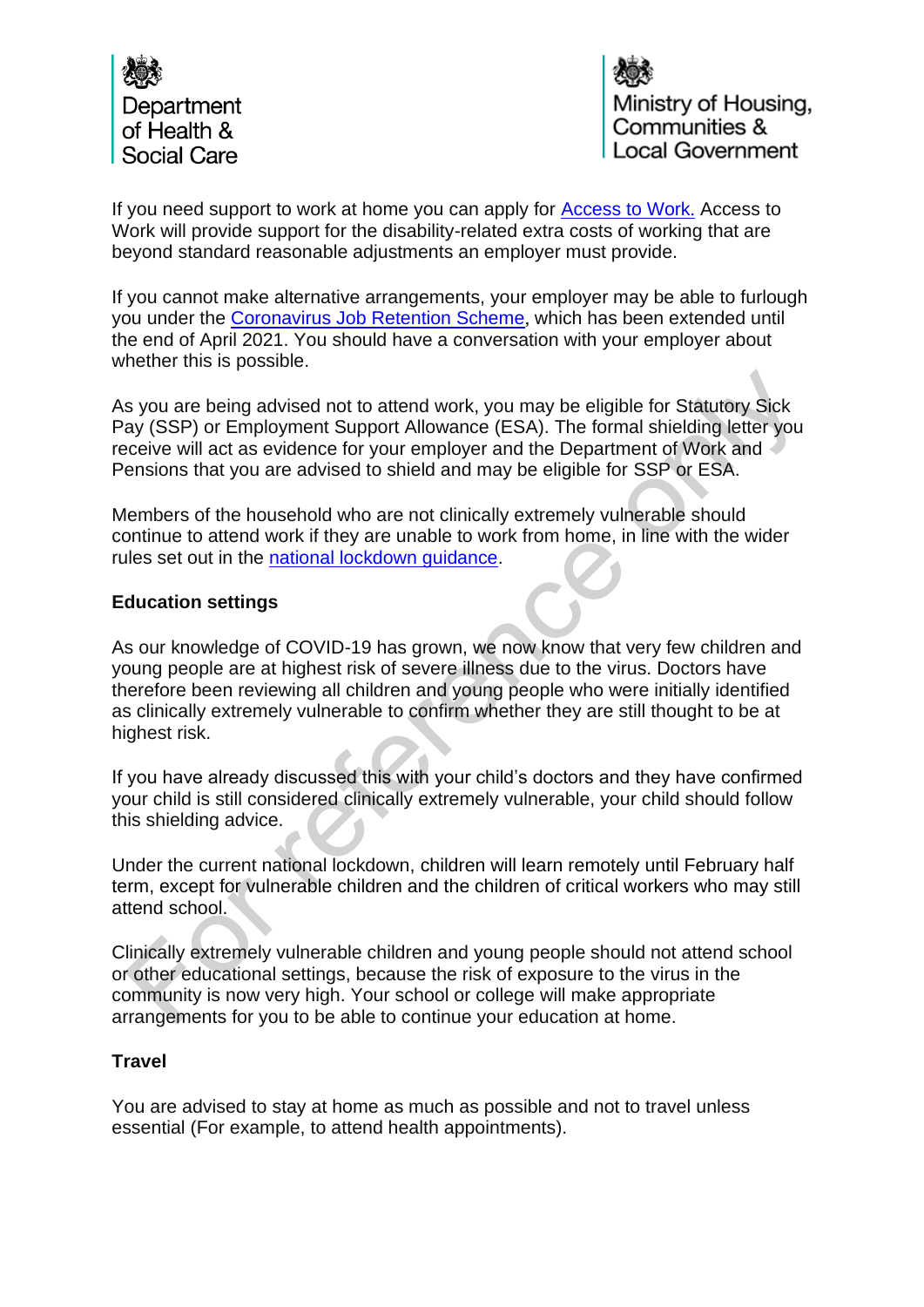

# **Shopping**

You are advised not to go to the shops. Use online shopping if you can, or ask others to collect and deliver shopping for you (friends and family, local volunteers or [NHS Volunteer Responders\)](https://nhsvolunteerresponders.org.uk/).

You can [register](https://www.gov.uk/coronavirus-shielding-support) to request priority access to supermarket delivery slots, if you do not have someone you can rely on to go shopping for you. If you already have priority access to a supermarket delivery slot, that will continue – you do not need to do anything further. When registering you will be asked for your NHS number. You can find it on any letter the NHS has sent you, or on a prescription.

Registering on the site just gives you priority. It does not mean you'll definitely get a delivery slot. If you want access to supermarket deliveries, you will also need to set up an account with at least one supermarket and book slots yourself.

If you need other forms of help, including support to register for priority access to supermarket delivery slots, you should contact your local council directly. Find out how your [local council](https://www.gov.uk/coronavirus-local-help) can help.

### **Medicines**

You are strongly advised not to go to a pharmacy.

In the first instance, you should ask if any friends, family or volunteers can collect medicines for you.

If friends and family are not able to collect your medicines for you, and you and/or the pharmacy are unable to arrange for a volunteer, then you will be eligible for free medicines delivery. Please contact your pharmacy to inform them that you are clinically extremely vulnerable and need your medicines delivered, and they will arrange this free of charge.

# **Accessing care and support**

You can still receive informal care at home from people within your [support bubble.](https://www.gov.uk/guidance/making-a-support-bubble-with-another-household)

You can still receive care at home from professional social care and medical professionals.

We urge you to continue using the NHS and other health providers for your existing health conditions and any new health concerns.